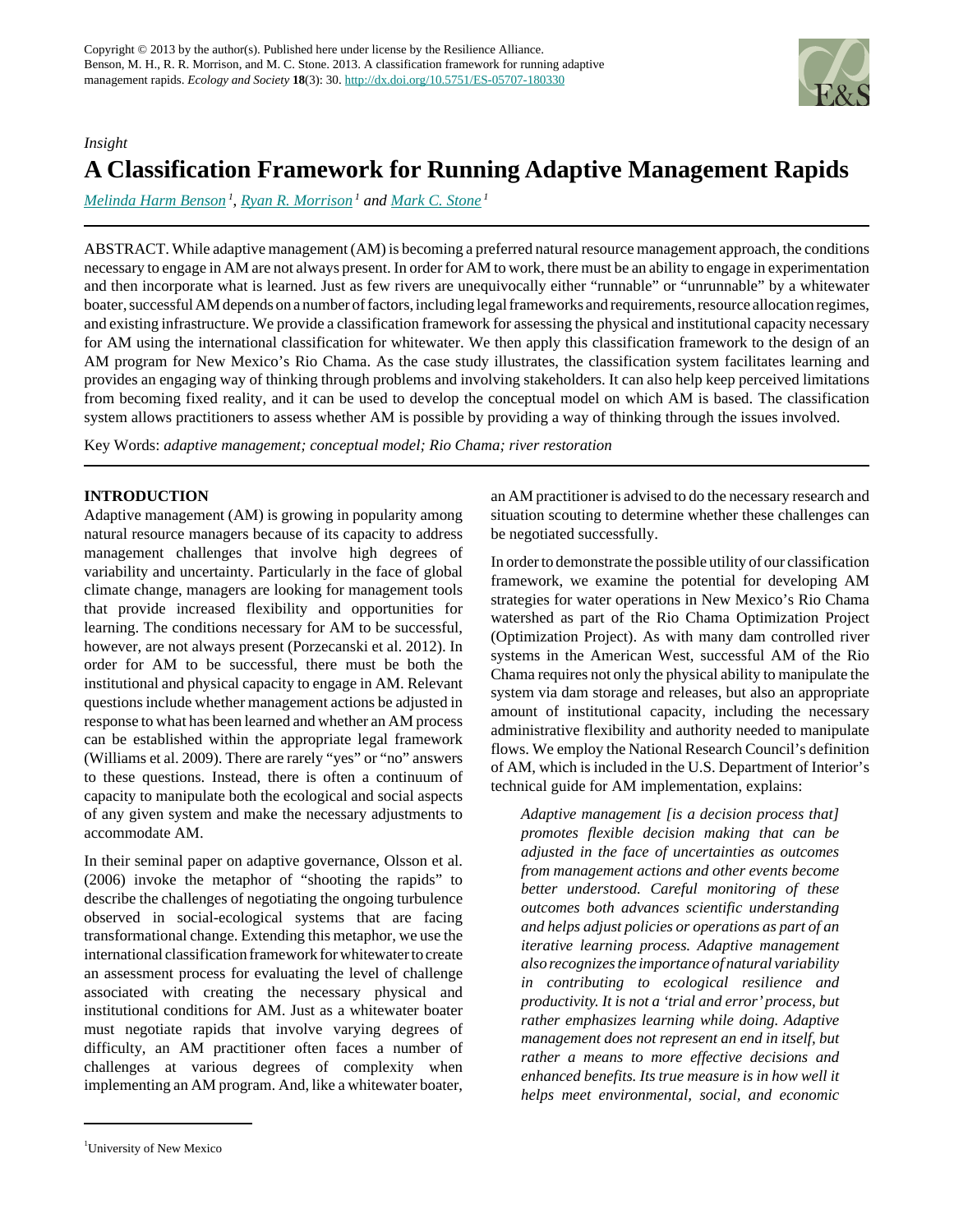*goals, increases scientific knowledge, and reduces tensions among stakeholders* (Williams et al. 2009, p. 4).

We developed the framework as team members of the Optimization Project, and we offer it as a theory-building exercise and as a possible way of determining when AM can be successful. We also suggest that it can be used to develop more accurate (and therefore more useful) conceptual models of the social-ecological system (SES) dynamics in which AM will take place. The conceptual models commonly used to understand SES dynamics of water operations are often embedded with assumptions about both physical and institutional capacity. As will be explained, these assumptions are not always accurate, and when recognized, can be reexamined with opportunities for AM in mind. We argue that by looking at the issues concerning legal and institutional capacity as a continuum, many issues, challenges, or concerns that may initially look insurmountable may in fact be amenable or even beneficial to AM.

When considering if AM is appropriate, the function of conceptual and numerical models used is important and can help managers determine whether AM is the right course of action (Peterson et al. 2003). Appropriate models need to both represent system uncertainty and be flexible enough to allow experimentation of hypotheses, and both of these components are often missing. Instead of being integrated experimental tools, models are typically used to predict ecosystem responses to management decisions so that a single "best" management approach can be selected (Prato 2003). Models may then be incrementally revised based on monitoring results to support the chosen approach. Inevitably, institutional assumptions regarding capacity become embedded in models used in this way. Numerous sources of uncertainty are neglected with this approach, including varying ecosystem responses to management decisions, monitoring-data uncertainty, and complex relationships between other components in the system. Prato (2003) compares the former use of modeling (passive management) to the more experimental active management approach. Modeling should support experimentation of management hypotheses so that valid data about management effects on socioeconomic and ecological conditions can be assessed.

#### **PROPOSED CLASSIFICATION SYSTEM**

Just as a skilled whitewater boater would first study a river reach, managers and programs engaging in AM can benefit from an upfront, explicit evaluation of potential obstacles or constraints in order to determine (1) how difficult they will be, (2) whether any particular approach might provide the best outcome, and (3) whether to attempt it at all. We adapt the international whitewater classification system to create a framework for assessing physical and institutional capacity to engage in AM (Table 1). The classification ranges from easy (Class I) to extremely dangerous, even for seasoned experts (Class VI).

Class I waters are straightforward; no impediments are present. A seasoned whitewater boater would simply go with the current. Similarly, Class I AM conditions present no obstacles.

Class II water requires the attention of the boater, but the water can be successfully negotiated with minimal maneuvering. In the AM context, a Class II situation might require some education of the relevant stakeholders to ensure they understand and support the action or might require a cursory environmental review, for example an environmental assessment under the *National Environmental Policy Act* (NEPA) (Benson and Garmestani 2011).

Class III water requires significant attention and careful maneuvering from even an experienced boater, but the obstacles should not impede downstream progress. A Class III AM situation does not require new laws or system engineering, but it may require administrative rule-making, use of administrative flexibility that is not often engaged, or physical manipulations of the ecological system that go beyond generally accepted practice. For example, the reintroduction of a nonessential/experimental population under the *Endangered Species Act* requires the federal wildlife agency to engage in administrative rule-making and associated public notice and comment. While these challenges are surmountable, careful attention and precise maneuvering is required.

Class IV rapids are tricky. A Class IV AM situation almost always requires some type of legal or physical change to the SES to create the necessary capacity to engage in AM. For example, congressional approval may be required to authorize a new watershed management program and provide the necessary funding, as was the case for the Platte River Restoration Program (Smith 2011). Class IV requires considerable effort and strategy, and project team members and stakeholders will likely need to "scout" the necessary capacity issues via both formal and informal processes. When on the river, "scouting" usually means getting your boat out of the main channel, tying it up to the river bank, and walking upstream and downstream along the bank to assess the overall situation before actually getting back in the boat and running the rapid. In AM terms, scouting requires temporarily stopping the process in order to conduct a careful examination of the physical and legal hurdles that may pose dangerous obstacles to moving forward.

Class V water is both difficult and dangerous. Class V AM rapids require significant physical or institutional change. Examples include dam reconfiguration or change in land management designation.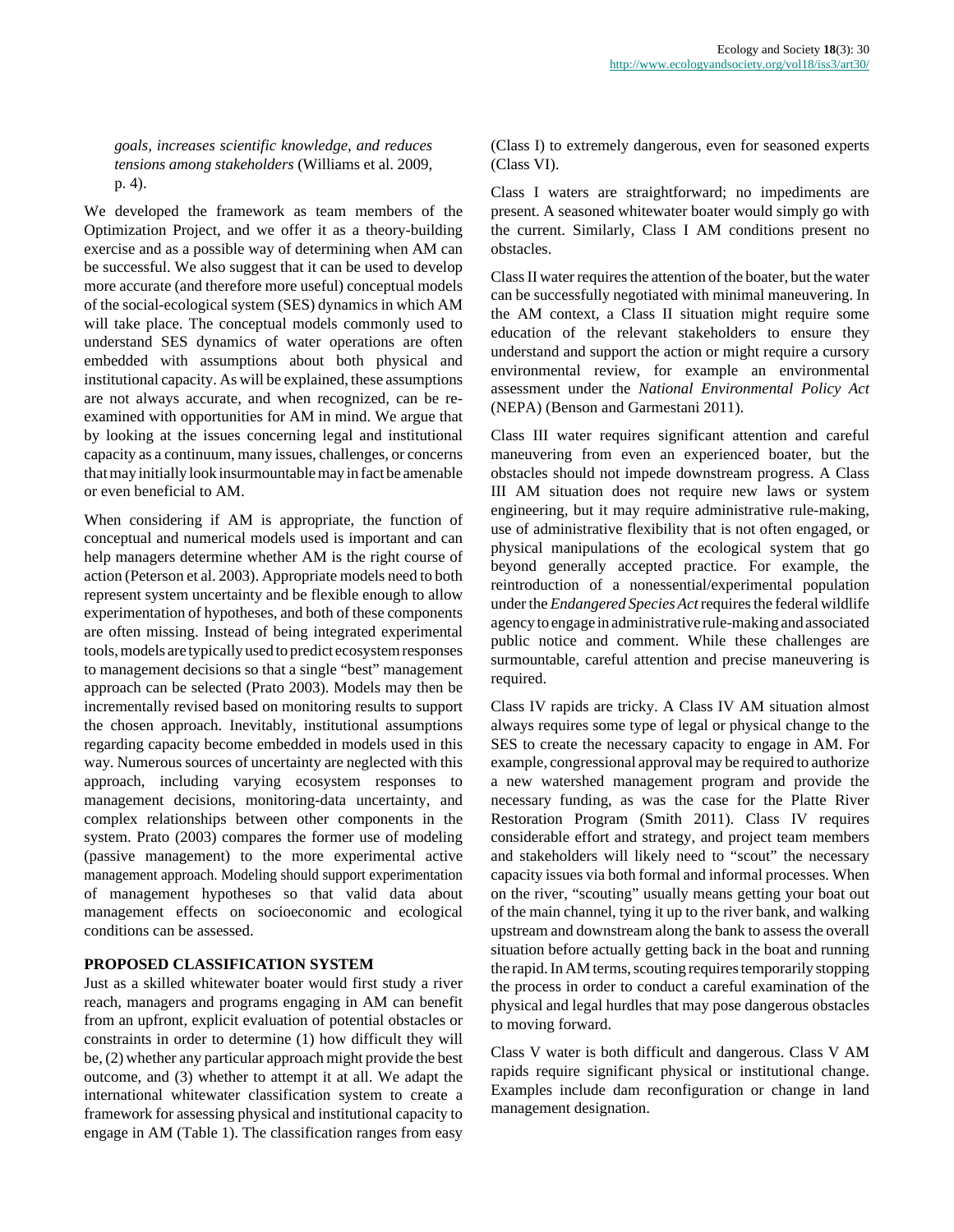**Table 1**. Translation of international whitewater classification to classification of institutional and physical capacity to engage in adaptive management (AM).

| Classification system                                                                                                       |                                                                                                                                                                                                    |                                                                                                                                                                                 |                                                                                                                                                                                                                   |                                                                                                                                                                                                        |                                                                                                                                                                                      |
|-----------------------------------------------------------------------------------------------------------------------------|----------------------------------------------------------------------------------------------------------------------------------------------------------------------------------------------------|---------------------------------------------------------------------------------------------------------------------------------------------------------------------------------|-------------------------------------------------------------------------------------------------------------------------------------------------------------------------------------------------------------------|--------------------------------------------------------------------------------------------------------------------------------------------------------------------------------------------------------|--------------------------------------------------------------------------------------------------------------------------------------------------------------------------------------|
|                                                                                                                             | П                                                                                                                                                                                                  | Ш                                                                                                                                                                               | IV                                                                                                                                                                                                                | V                                                                                                                                                                                                      | VI                                                                                                                                                                                   |
| International whitewater classification<br>Moving water with a<br>few riffles and small<br>waves. Few or no<br>obstructions | Easy rapids with<br>smaller waves, clear<br>channels that are<br>obvious without<br>scouting. Some                                                                                                 | Rapids with high,<br>irregular waves.<br>Narrow passages that<br>often require precise<br>maneuvering                                                                           | Long, difficult rapids<br>with constricted<br>passages that often<br>require complex<br>maneuvering in                                                                                                            | Extremely difficult,<br>long, and very violent<br>rapids with highly<br>congested routes,<br>which should be                                                                                           | The difficulties of Class<br>V carried to the<br>extreme. Nearly<br>impossible and very<br>dangerous. For teams of                                                                   |
|                                                                                                                             | maneuvering might be<br>required                                                                                                                                                                   | turbulent water. The<br>course may be hard to<br>determine and scouting<br>is often necessary                                                                                   |                                                                                                                                                                                                                   | scouted from shore.<br>Rescue conditions are<br>difficult, and there is a<br>significant hazard to<br>life in the event of a<br>mishap. The upper limit<br>of what is possible in a<br>commercial raft | experts only. Involves<br>risk of life. Class VI<br>rapids are not<br>commercially passable                                                                                          |
| Classification of physical and institutional capacity to engage in AM                                                       |                                                                                                                                                                                                    |                                                                                                                                                                                 |                                                                                                                                                                                                                   |                                                                                                                                                                                                        |                                                                                                                                                                                      |
| No problem. Capacity                                                                                                        | Conditions generally                                                                                                                                                                               | AM possible without                                                                                                                                                             | Capacity must be                                                                                                                                                                                                  | Significant changes to                                                                                                                                                                                 | Extremely difficult to                                                                                                                                                               |
| exists to engage in AM                                                                                                      | support AM, but "some"<br>maneuvering" such as<br>public education or<br>management<br>authorizations that are<br>easily obtained may be<br>necessary. Routine<br>adjustments to<br>infrastructure | structural changes to<br>the social-ecological<br>system (SES), but<br>careful groundwork<br>must be done (e.g.,<br>promulgating new<br>regulations or leasing<br>water rights) | created to support AM.<br>Making these changes<br>will take considerable<br>effort and maneuvering<br>(e.g., congressional<br>appropriations or need<br>to assess physical<br>integrity of dam<br>infrastructure) | social-ecological<br>system necessary to<br>create capacity for AM<br>(e.g., substantive<br>legislative change or<br>reconfiguration of dam)                                                           | create capacity.<br>Fundamental changes to<br>social-ecological system<br>needed (e.g.,<br>international treaty<br>renegotiation,<br>constitutional<br>amendments or dam<br>removal) |

The last classification, Class VI, is theoretically runnable but extremely difficult and dangerous, to the extent that most boaters will not consider attempting the rapids. In the institutional context, a Class VI AM situation might require renegotiation of an international treaty, a constitutional amendment, or dam removal.

#### **CASE STUDY: NEW MEXICO'S RIO CHAMA**

The Rio Chama is the major upper basin tributary to the Rio Grande and is located in northern New Mexico, U.S.A. The focus of this case study is the 50-km reach between the El Vado Dam and Abiquiu Reservoir (Fig. 1). This section of the Rio Chama was federally designated as a Wild and Scenic River in 1988 in recognition of its environmental, recreational, and aesthetic qualities, and is popular among recreational boaters. It provides a three-day boating adventure with only a few Class II and Class III rapids. Running an AM program on the Rio Chama, however, is considerably more challenging. Like many rivers in the American West, reservoirs and hydroelectric dams confine the river. Construction of El Vado (1935), Heron (1974), and Abiquiu (1954) dams has altered the Rio Chama's hydrologic regime. Present operation of the dams causes occasional dewatering of the river (flows  $< 1 \text{ m}^3$ / s) and can release flows as high as  $175 \text{ m}^3\text{/s}$  (6180 cfs). Releases are determined primarily by water demands in the downstream Rio Grande valley, although a multi-agency agreement provides summertime weekend releases to allow

**Fig. 1**. Rio Chama watershed and location map including El Vado and Abiquiu reservoirs. Water is transferred into the basin via the San Juan-Chama Project through Willow Creek.



whitewater boating, primarily using the City of Albuquerque's water supply, during times in which irrigation water is not being released from the reservoirs. These management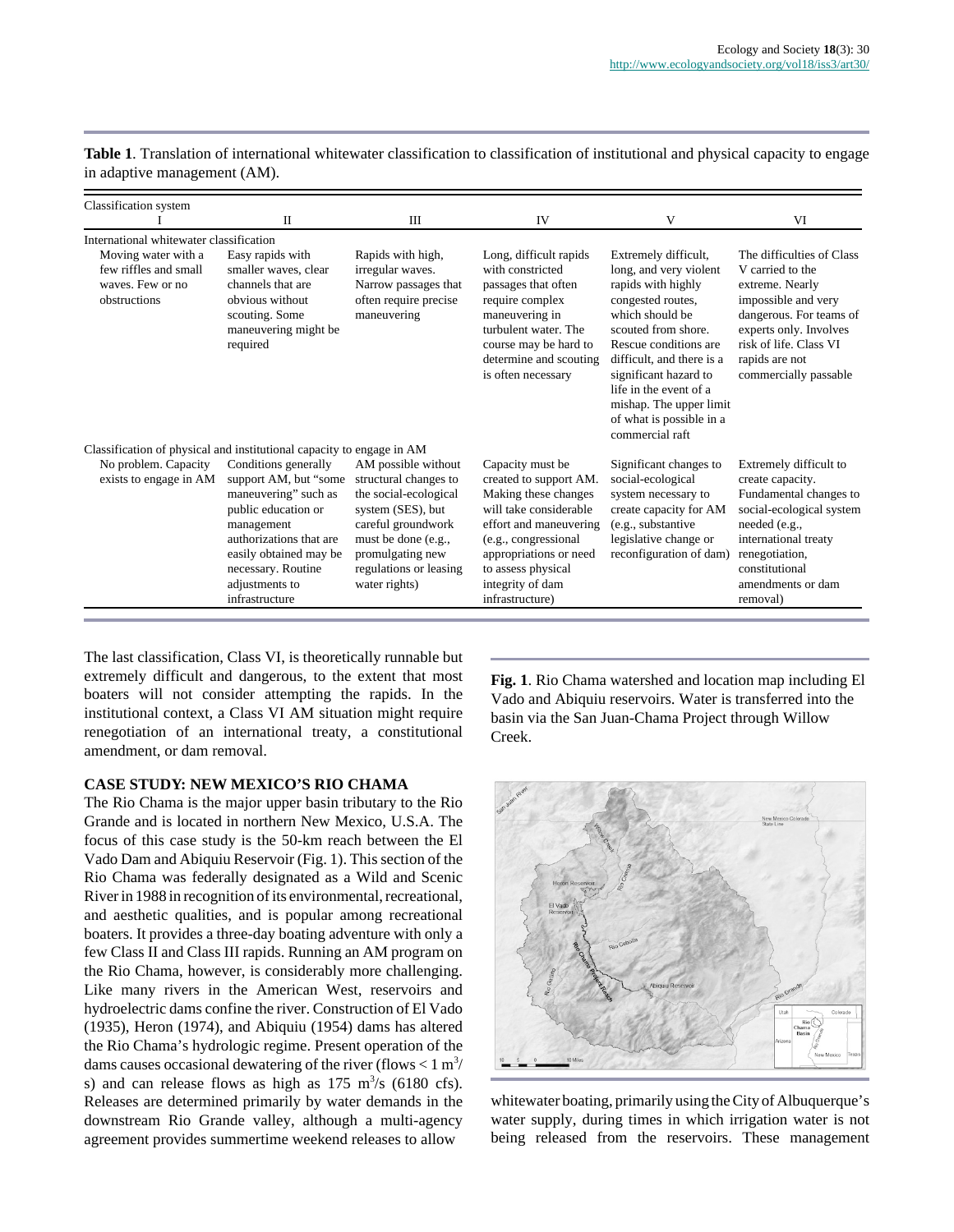conditions have led to considerable manipulation of streamflows from background conditions (Fig. 2). The most severe modifications of streamflows include reductions in peak flows in the spring and augmentation of summer and early fall flows. During times that irrigation water is not being released from El Vado Dam for irrigation, summer flows are characterized by sharp changes in discharge each weekend to support whitewater boating (flows increase quickly on Friday mornings and decrease on Sunday evenings). There are also hydropower facilities located at both El Vado and Abiquiu dams. Both power stations are operated by Los Alamos County and have a combined generation capacity of approximately 26 MW (enough to power approximately 10,000 homes).

The Rio Chama is widely known for its role in the U.S. Department of Interior's Bureau of Reclamation's San Juan-Chama Diversion Project (SJC Project), a trans-basin diversion of 125 million  $m^3$  (96,000 acre-ft) of water annually from the Colorado River Basin to the Rio Grande watershed as authorized under the Colorado River Compact. The SJC Project water provides an opportunity for experimentation in SES dynamics because the additional water increases annual river volume by approximately 40% of average historical conditions. This water is stored in Heron and El Vado reservoirs and then delivered to downstream users for municipal and agricultural purposes (Flanagan and Hass 2008). Because water released from El Vado can be stored downstream at Abiquiu Reservoir (a flood control project operated by the U.S. Army Corps of Engineers), there is an opportunity to engage in experimental flow operations. Experimental flows can be released from El Vado, then held in Abiquiu Reservoir and released later as needed for water deliveries downstream.

Interest in the potential efficacy of environmental flows came as a result of an unintentional "scouting" of the Rio Chama's physical capacity. In 2009, rapid snowmelt followed by the threat of a rain-on-snow event required the emergency controlled release of  $159 \text{ m}^3/\text{s}$  (5600 cfs) from El Vado Reservoir. Although this discharge was equivalent to the historic 2-year recurrence interval peak flow prior to the construction of El Vado Dam, it was the largest discharge released from the reservoir since 1985. The resulting geomorphic changes within the channel surprised many stakeholders and demonstrated that similar flows could be released safely (i.e., without damaging basic infrastructure) from El Vado Reservoir in order to improve downstream geomorphic and ecological conditions.

The 2009 high flow event sparked interest in the possibility of reintroducing pulse flows to the river system in order to enhance ecological function. In 2010, a group of interested stakeholders sought and received funding from the State of New Mexico for the Optimization Project. The effort involves researchers and stakeholders from more than a dozen entities (Table 2). The long-term goal of this effort is to develop an operational plan that will enhance the channel dynamics and ecological functions of the Rio Chama between El Vado and Abiquiu reservoirs. The project aims to develop an adaptive environmental flow prescription that (1) preserves or enhances ecosystem conditions in the Wild and Scenic section of the Rio Chama, (2) meets the needs of river-oriented recreation (trout fishing and whitewater boating), and (3) improves the reliability and output of hydropower systems at the dams, while also (4) achieving the current management objectives of maintaining water storage and delivery for irrigators, tribes, and municipalities. Current project funding is focused on an intensive baseline data collection effort (geomorphic, riparian, and aquatic habitat), stakeholder outreach activities (both to educate and build support for the project), and system dynamics modeling. We are a part of the project team engaged in this effort, and we created the classification system as a result of finding ways to communicate with each other across our disciplinary expertise. As enthusiastic boaters ourselves, many of our conversations took place while on the river or around the campfire as we discussed the various challenges of implementing an adaptive flow regime for this section of the Chama River.

**Fig. 2**. Examples of Rio Chama hydrographs for unaltered (reconstructed) and altered conditions. The unaltered and altered hydrology are based on USGS Gages 08284100 and 08285500, respectively. Insets show hydrographs through the water delivery portion of the 2001 water year.



**APPLYING THE CLASSIFICATION FRAMEWORK**

Working within existing institutional commitments and constraints, the Optimization Project proposes to enhance both the social and ecological benefits of the river. There are a number of the current institutional capacity issues that can be examined using the classification system (Table 3). To begin, management of the Rio Chama is subject to New Mexico's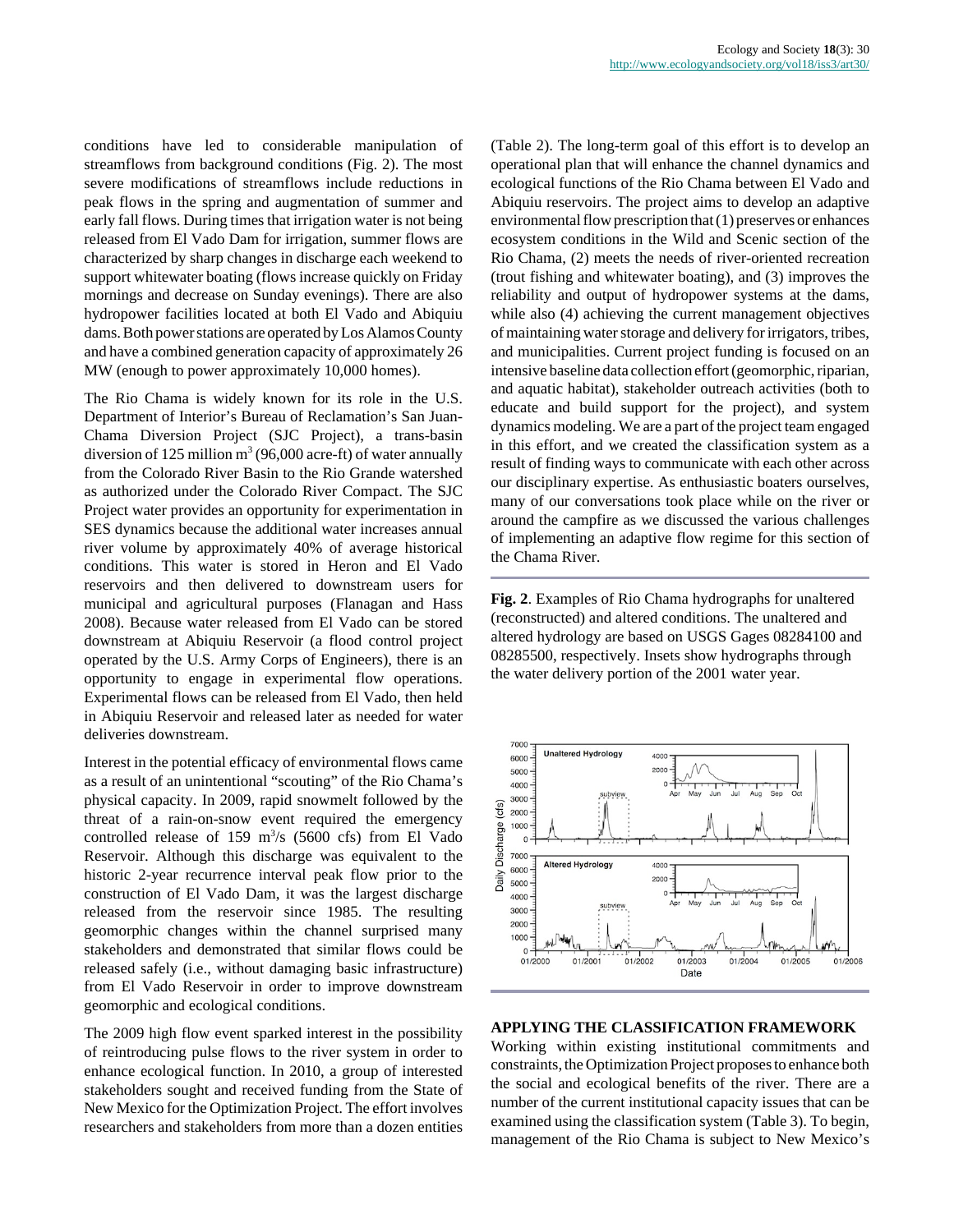| Stakeholders                                                                | Role in the Optimization Project                                                                                                                                                                                                                                                                                       |
|-----------------------------------------------------------------------------|------------------------------------------------------------------------------------------------------------------------------------------------------------------------------------------------------------------------------------------------------------------------------------------------------------------------|
| U.S. Bureau of Reclamation                                                  | Federal agency that operates Heron, El Vado, and Elephant Butte dams primarily for water storage and delivery                                                                                                                                                                                                          |
| U.S. Army Corps of Engineers                                                | Federal agency that operates Abiquiu Dam primarily for flood control                                                                                                                                                                                                                                                   |
| New Mexico Office of the State Engineer<br>and Interstate Stream Commission | The state agency responsible for administering the state's water resources; the Interstate Stream Commission is<br>responsible for interstate compact compliance                                                                                                                                                       |
| Los Alamos County                                                           | Local government that owns and operates two hydroelectric plants at Abiquiu and El Vado dams and would<br>like ability to increase production to meet peak demand                                                                                                                                                      |
| Water rights holders                                                        | Entities and individuals (including the Chama Valley irrigators, Middle Rio Grande Conservancy District,<br>Albuquerque-Bernalillo Water Utility Authority, and City of Santa Fe) who use San Juan Chama Project water<br>for irrigation and municipal purposes or whose water withdrawals are within the project area |
| Adjacent landowners                                                         | Landowners who own property (1) along project reach (including federal land managers U.S. Forest Service<br>and Bureau of Land Management, Christ Church of the Desert Monastery, and El Vado Ranch) or (2) adjacent<br>to Abiquiu Reservoir                                                                           |
| Trout Unlimited and commercial fishing<br>guides                            | Anglers who fish the Rio Chama and seek enhancement of the brown trout fishery                                                                                                                                                                                                                                         |
| Rafting community                                                           | Private and commercial boaters who raft the Wild and Scenic stretch of the Rio Chama and seek adequate and<br>predictable dam releases from El Vado for recreational purposes                                                                                                                                          |
| <b>Rio Grande Restoration</b>                                               | Environmental nongovernmental organization currently responsible for the development and implementation of<br>the Optimization Project                                                                                                                                                                                 |

|  | Table 2. Key constituencies and managers involved in the Rio Chama case study. |  |  |
|--|--------------------------------------------------------------------------------|--|--|
|--|--------------------------------------------------------------------------------|--|--|

commitments under the Rio Grande Compact between Colorado, New Mexico, and Texas (Flanagan and Haas 2008). Article VII of the Compact limits the times during which water can be stored at El Vado; it states that when the volume of usable water for the downstream Rio Grande Project stored at Elephant Butte Reservoir is below  $4.9 \times 10^8 \text{ m}^3$  (400,000 acrefeet), New Mexico cannot store additional irrigation water in El Vado. Changes to the Compact are a Class VI constraint: these agreements are rarely revisited. "Deviations" from the Compact, however, can be achieved if the Rio Grande Compact Commission grants an exception on a case-by-case basis. For example, exceptions have been authorized to provide pulse flows from Cochiti Reservoir on the Rio Grande (downstream of the case study area) to benefit the Rio Grande Silvery Minnow (*Hybognathus amarus*), a listed species under the *Endangered Species Act* (Utton Transboundary Resource Center 2012). Any deviation would likely trigger an environmental review under NEPA and consultation with certain Native American tribes. At this point, it is not clear whether a deviation would be required to provide the water storage needed to support environmental flows. If a deviation could support environmental flows, negotiating this change would be a Class IV constraint—difficult, but not impossible.

Second, like many rivers and streams in the American West, the water within New Mexico's rivers is allocated for downstream use in accordance with the prior appropriation doctrine. Article XVI of the New Mexico Constitution establishes the basic principles underlying New Mexico water law, including the prior appropriation doctrine, which allocates water based on a seniority system (Utton Transboundary Water Resource 2012). In the case of the Optimization Project, there is no intention of altering existing water allocation regimes. Any environmental flow operations would be designed to avoid injury to water rights ("Injury" is a legal term meaning the water rights holder receives less water than he or she is entitled to under the prior appropriation doctrine). Avoiding injury would not require any changes to legal authorizations; however, the precise maneuvering required, when combined with the collaborative processes necessary to gain the support of water rights holders, make this a Class III challenge.

In order to avoid injury, any experimental flows would need to be stored in Abiquiu Reservoir. Storage authority involves a number of legal issues, including the easements that authorize the flooding of land owned by surrounding landowners. Storage of water would have to be in accordance with existing easement authorizations held by the Albuquerque-Bernalillo Water Utility Authority (ABWUA) for storage of SJC Project water. While storage issues will probably not pose any difficulty, communication with easement holders and permission from ABWUA would be required. At least some maneuvering would be necessary, resulting in a Class II designation.

Next, SJC Project contractors do not take possession of their annual allocation of water until it is released from Heron Reservoir. While the legislative authority is silent on the issue, the general institutional consensus is that contractors must take possession of their annual allocation by December 31 of a given year or they lose the allocation. Contractors may request a waiver of the December 31 release date until September 30 of the following year, but Reclamation generally will not grant such a waiver unless it is beneficial to the federal government (Flanagan and Haas 2008). This institutional constraint is a "must scout" Class IV because the Optimization Project may require a waiver. While there is an open legal question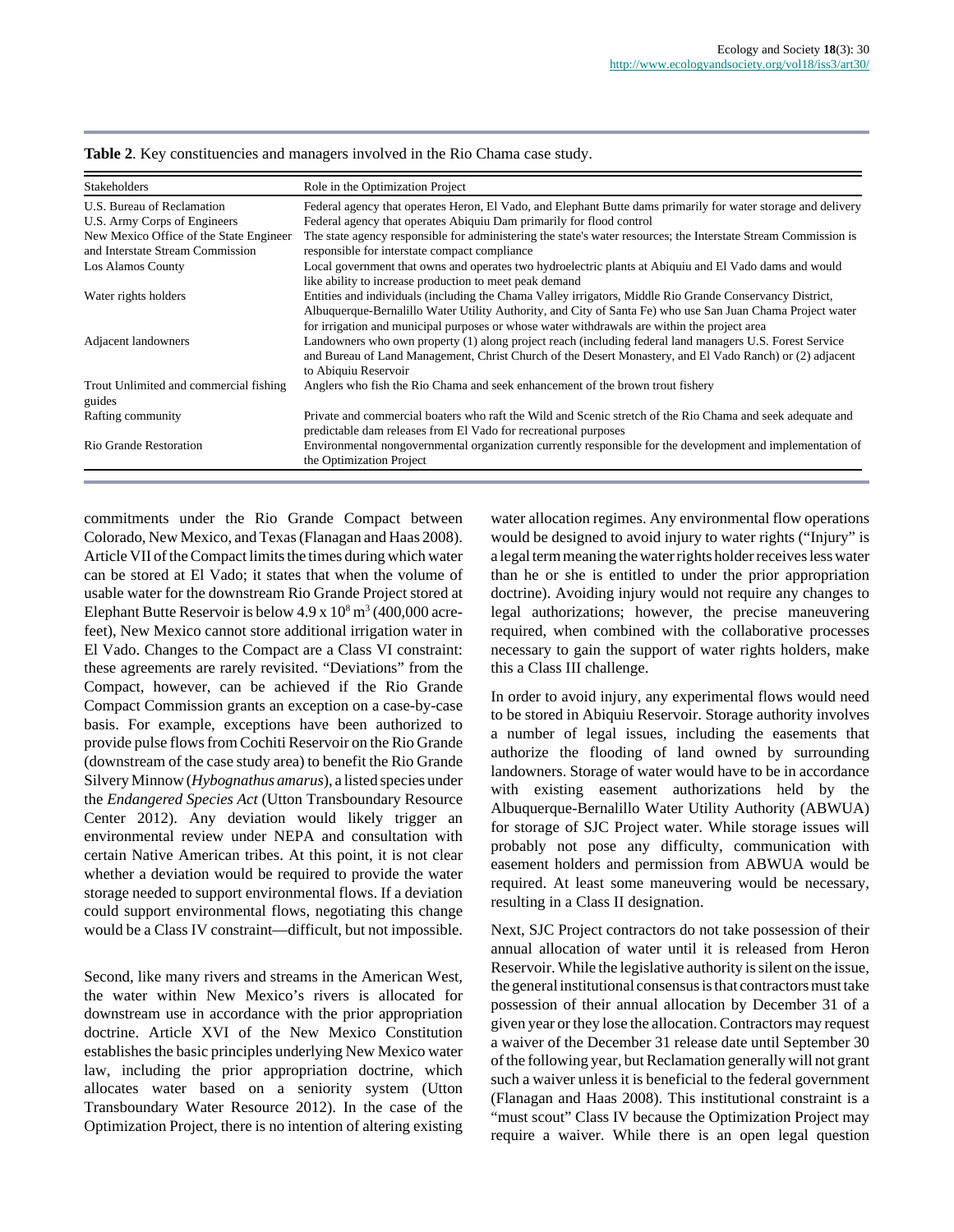|         |                                                      | Table 3. Institutional capacity issues in the Rio Chama case study.                                                                                                                                                         |                                                                                                                                                                                                               |                                                                                                                                                                                   |                                                                                           |                                                                                           |
|---------|------------------------------------------------------|-----------------------------------------------------------------------------------------------------------------------------------------------------------------------------------------------------------------------------|---------------------------------------------------------------------------------------------------------------------------------------------------------------------------------------------------------------|-----------------------------------------------------------------------------------------------------------------------------------------------------------------------------------|-------------------------------------------------------------------------------------------|-------------------------------------------------------------------------------------------|
| Factor  | Class I                                              | Class II                                                                                                                                                                                                                    | Class III                                                                                                                                                                                                     | Class IV                                                                                                                                                                          | Class V                                                                                   | Class VI                                                                                  |
| problem | If no additional storage<br>in El Vado necessary, no | <b>Interstate compact obligations under Rio Grande Compact</b>                                                                                                                                                              |                                                                                                                                                                                                               | If additional El Vado<br>storage necessary,<br>deviations from<br>Compact sought;<br>National<br><b>Environmental Policy</b><br>Act and tribal<br>consultation likely<br>required |                                                                                           | Changes to Compact<br>itself                                                              |
|         |                                                      | Water allocation regimes (prior appropriation) and associated water delivery requirements under state water law                                                                                                             | Changes to timing of<br>water deliveries for<br>flow optimization in a<br>way that does not<br>injure water rights or<br>harm public interest                                                                 |                                                                                                                                                                                   | Changes to state<br>statutes implementing<br>allocation system and<br>management of water | Constitutional change to<br>water allocation away<br>from prior appropriation<br>doctrine |
|         | <b>Storage authority at Abiquiu</b>                  | Legally no obstacles, but<br>storage will have to be<br>within existing easement<br>authorizations, and<br>landowner education<br>and outreach is<br>important                                                              |                                                                                                                                                                                                               |                                                                                                                                                                                   |                                                                                           |                                                                                           |
|         |                                                      | End of year deliveries of water under San Juan-Chama Diversion Project -beyond Jan 1st                                                                                                                                      |                                                                                                                                                                                                               | Must scout! Waiver<br>from project delivery<br>obligations may be<br>required, including<br>demonstration of<br>federal interest                                                  |                                                                                           |                                                                                           |
|         | Changes in hydro power operations                    | If changes in project<br>operations were assessed<br>in previous National<br><b>Environmental Policy</b><br>Act documents, only<br>cursory environmental<br>documentation required,<br>i.e., an environmental<br>assessment | If Optimization Project<br>results in a change in<br>policy, supplemental<br>National<br><b>Environmental Policy</b><br>Act in the form of a<br>New Environmental<br><b>Impact Statement</b><br>likely needed |                                                                                                                                                                                   |                                                                                           |                                                                                           |

regarding whether the possession requirement is mandatory, it is likely that a demonstrated federal interest will need to be verified (for example, enhancement of the Wild and Scenic values of the reach).

Finally, among the Optimization Project goals is an attempt to better suit Los Alamos County's need for hydropower. Currently, the county has no legal control over reservoir releases that generate this power. This is unfortunate because the county is part of a regional cooperative that requires it to reserve 1 MW of production capacity on-call to be delivered within 10 minutes. This production capacity is referred to as "spin-reserve," and the county currently leases generation capacity at the Four Corners Power Plant at a cost of US\$400,000 per year to meet this requirement. If the county could instead request modest flow releases (approximately 1.5 m 3 /s or 12% of summer mean flows at both El Vado and Abiquiu dams for one hour) to satisfy its "spin-reserve" obligation, it could move to this more affordable and renewable form of energy. The county could also achieve a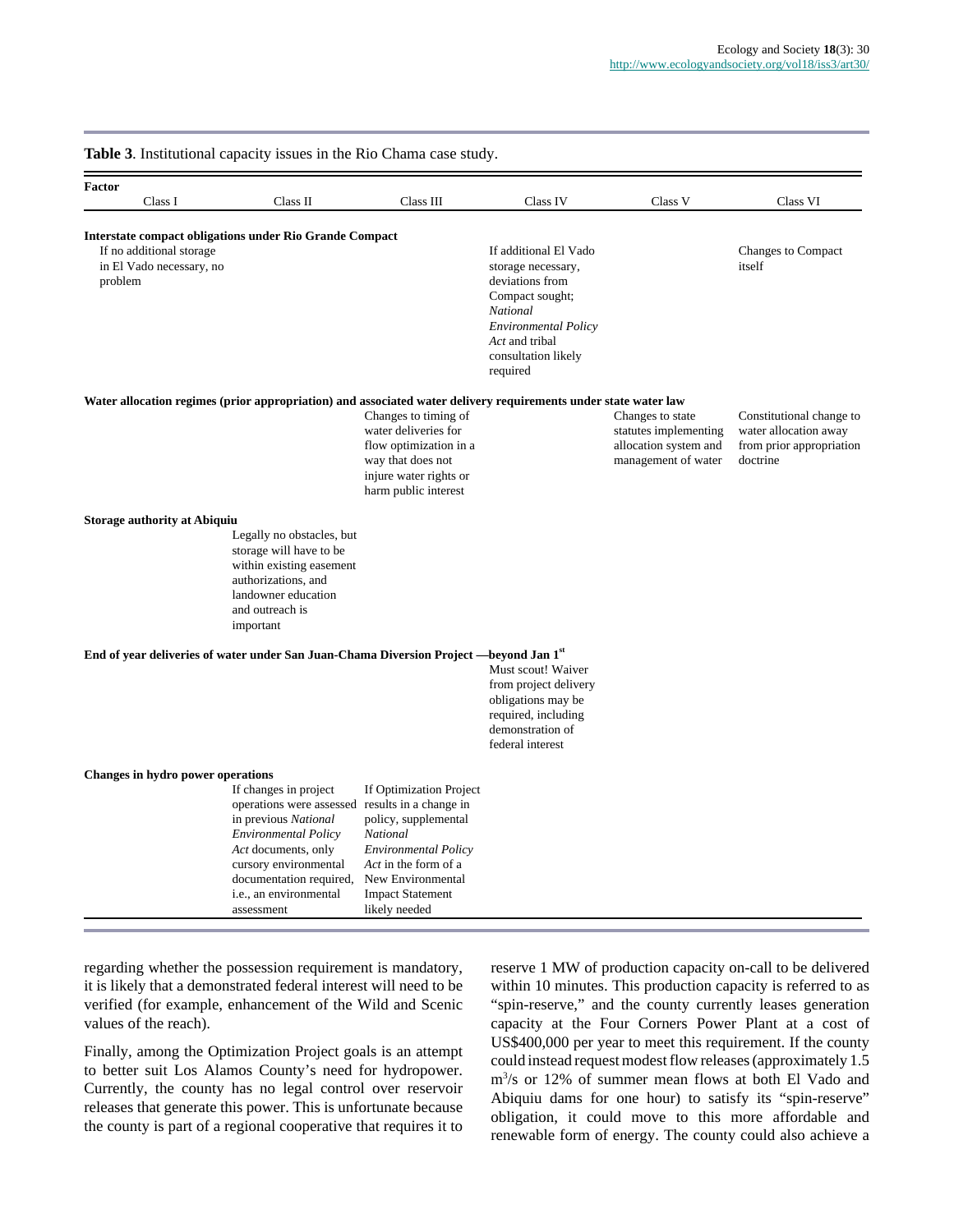| Table 4. Physical capacity issues in the Rio Chama case study.                                                                                          |          |                                                                                                                                                                                                                                                  |                                                                                                                                                                                            |                                                                                                                                                                            |  |
|---------------------------------------------------------------------------------------------------------------------------------------------------------|----------|--------------------------------------------------------------------------------------------------------------------------------------------------------------------------------------------------------------------------------------------------|--------------------------------------------------------------------------------------------------------------------------------------------------------------------------------------------|----------------------------------------------------------------------------------------------------------------------------------------------------------------------------|--|
| <b>Physical factors</b><br>Class I                                                                                                                      | Class II | Class III                                                                                                                                                                                                                                        | Class IV                                                                                                                                                                                   | Class V                                                                                                                                                                    |  |
| El Vado Dam outlet works/hydropower facility capacities<br>Discharge capacities are<br>greater than flow rates<br>needed by the Optimization<br>Project |          |                                                                                                                                                                                                                                                  |                                                                                                                                                                                            | The outlet works and/or<br>hydropower facility would<br>have to be modified or re-<br>built to accommodate greater<br>flows.                                               |  |
| El Vado Dam spillway capacity<br>The spillway is not needed<br>to meet project goals                                                                    |          |                                                                                                                                                                                                                                                  |                                                                                                                                                                                            | The spillway is currently<br>unsafe for use. No water is<br>allowed over the spillway,<br>even if its use is needed to<br>meet goals of the<br><b>Optimization Project</b> |  |
| Channel capacity near private property in floodplain                                                                                                    |          |                                                                                                                                                                                                                                                  | Property located along the<br>channel begins to flood at<br>approximately 170 $m^3$ /s.<br>Construction of berms or<br>compensation/relocation of<br>threatened structures are<br>possible |                                                                                                                                                                            |  |
| <b>Evaporative losses at reservoirs</b>                                                                                                                 |          | Increased evaporative losses<br>at Abiquiu Reservoir can be<br>managed through<br>negotiations with<br>stakeholders, strategically<br>timed releases of water to<br>minimize evaporative losses,<br>and monetary compensations<br>to water users |                                                                                                                                                                                            |                                                                                                                                                                            |  |

significant increase in revenue through small adjustments in the timing of power generation. The high water releases on the weekends to support the whitewater boating community currently provide maximum production at a time when the value of power is very low, and, if there are no irrigation releases from El Vado Reservoir, power generation drops rapidly when the rates rise on Monday. Changes to current operation of these dams to better accommodate the county's power needs may require additional environmental review under NEPA. These reviews would make this either a Class II or Class III constraint depending on the level of authorization and environmental review required.

Whereas institutional capacity issues on the Rio Chama result from governance structures, physical capacity issues are caused primarily by natural resource limitations and operational constraints (Table 4). The first constraint is perhaps the most obvious: a limited amount of water is in the system at any given time, and depending on availability, may or may not be available for experimental environmental flows.

Upper limits for peak releases from El Vado Reservoir also impose physical capacity challenges on the Rio Chama. Besides small local and tributary inflows, water is supplied to the project reach using controlled releases from the reservoir. Water is passed downstream using the dam's hydropower facility, outlet works, and emergency spillway, typically in that order. The outlet works consist of two concrete tunnels through the dam embankment with gates to regulate flows leaving the reservoir. The hydropower plant discharges water through a single steel pipe and a regulating gate (Fig. 3). A spillway was also constructed to pass emergency flows that exceed the combined capacities of the outlet works and hydropower facility.

The outlet works and hydropower facility have maximum discharge capacities of approximately  $190 \,\mathrm{m}^3/\mathrm{s}$  (6700 cfs) and 34 m<sup>3</sup> /s (1200 cfs), respectively. The classification of this physical constraint depends on the maximum discharges needed to meet the ecological goals of the Optimization Project. If flows greater than the combined capacities of the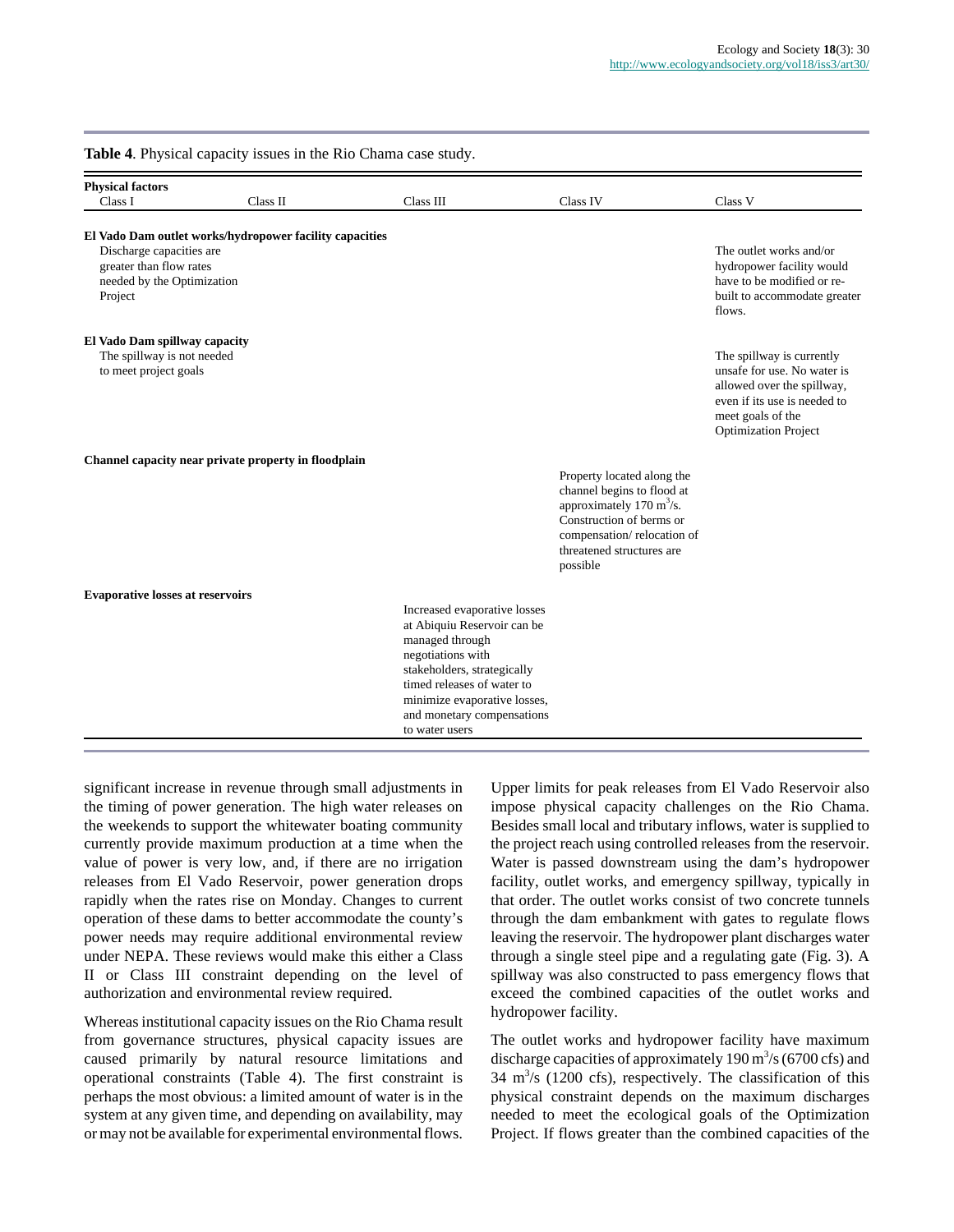outlet works and hydropower facility are not required to meet project goals, this physical capacity issue is a Class I constraint and will not be a limitation. However, if the combined discharge capacities are unable to meet the Optimization Project's desired flow rates, this physical constraint is a Class V constraint. Structural modifications or complete rebuilds of the outlet works and hydropower facility would be necessary to accommodate greater discharges.

**Fig. 3**. A view of El Vado Dam and spillway looking upstream.



Although the spillway at El Vado Dam was designed to safely bypass flows when the outlet works and hydropower facilities are operating at maximum capacity, deterioration of the spillway structure has made it inoperable. The use of the spillway will threaten the overall safety of the dam and is therefore unconditionally prohibited for passing water to meet any Optimization Project goals. However, this constraint becomes problematic only if the spillway is needed to meet project discharge requirements. Similar to the maximum discharge limitations of the outlet works and hydropower facility, this physical capacity issue is a Class I constraint if the Optimization Project does not require the operation of the spillway to deliver high flows. But, if the spillway is essential for releasing high flows, the prohibited use of the spillway is classified as a Class VI constraint. The ranking of this physical constraint hinges on the specific requirements of the Optimization Project for its flow regime experiments.

Infrastructure encroachments within the floodplain create another physical capacity issue. Flows greater than approximately  $170 \,\mathrm{m}^3/\mathrm{s}$  (6000 cfs) would risk impact to private property in one section of the river. If flow rates greater than  $170 \text{ m}^3$ /s are needed to meet project goals, the flooding issue can be mitigated in numerous ways. Small berms constructed around the threatened structures would protect the private property from bank erosion resulting from high flow events. Other solutions include compensating property owners for flood damage, specifically farmland loss during flooding, or relocating threatened structures to an area unaffected by floodwaters. Because mitigation of this physical constraint requires construction of new structures or major modification of existing structures, it is classified as a Class IV constraint.

Differences in evaporative loss rates between Heron, El Vado, and Abiquiu reservoirs also influence how the system is operated. Managers try to maximize water storage in El Vado and Heron reservoirs since evaporative losses are lower at these higher elevation reservoirs. This strategy conflicts with some of the Optimization Project's ecological goals, which require water to be passed downstream and stored in Abiquiu Reservoir, at a lower elevation. Increased losses due to evaporation in Abiquiu Reservoir would need to be subtracted from one or more water users' allocated supply for the year. This physical capacity issue could be solved through a variety of means, including negotiations with stakeholders, strategically timed releases of water to minimize evaporative losses, and monetary compensations to water users for losses due to prolonged storage in Abiquiu Reservoir. While somewhat difficult, there is a range of options available for resolving this issue, making it a Class III constraint.

### **DISCUSSION**

Like many contexts in which AM strategies are employed, the Rio Chama Optimization Project is comprised of a complex set of legal requirements, physical constraints, and both social and ecological enhancement opportunities. As a project team, we are using the classification system as a tool for the design and implementation of an AM program in several ways.

First, we hope to use it to facilitate project development and stakeholder involvement. Especially for individuals already familiar with whitewater boating, the classification system provides an understandable and accessible analogy that cuts across disciplinary training and professional background, which enables participants to better understand how various individuals perceive the requirements of the project. By presenting our initial sense of the "class" of each rapid, we will be providing a starting point for discussions regarding both the level of difficulty and our proposed approach for addressing each capacity question. We anticipate that we will need to adjust our capacity classifications based on stakeholder feedback, perhaps multiple times, before we engage in experimental flows. For example, one of the possible scenarios for experimental flows would involve changing the delivery dates for end-of-year releases of SJC Project water. Currently, releases of SJC Project water begin in mid-November in order to fully deliver the allocated volume by the end of the calendar year. These end-of-year flows trigger brown trout spawning on gravel bars that are inundated by the high water. After the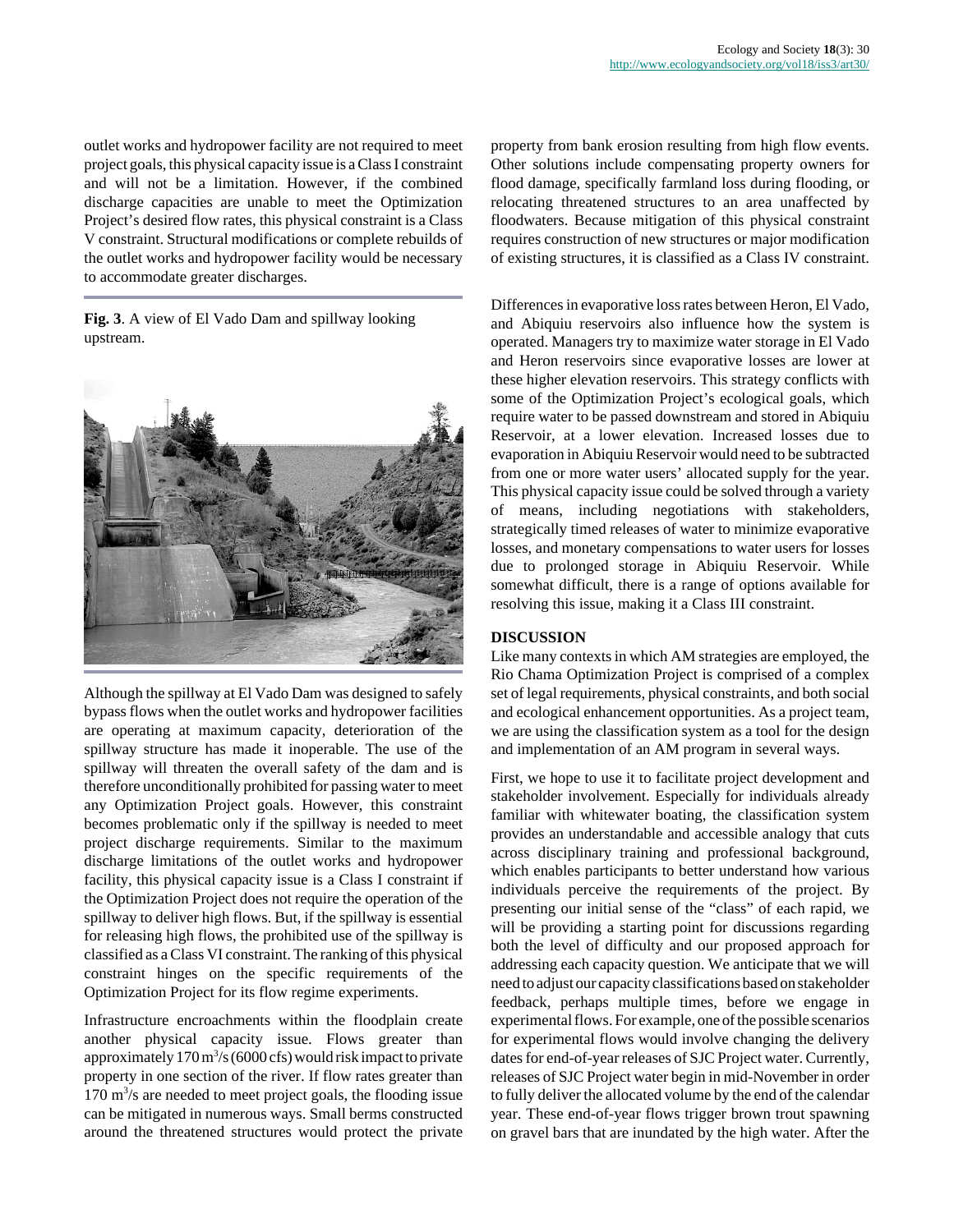SJC Project water is delivered, flows are dramatically reduced and the spawning redds become exposed, desiccated, and destroyed. We hypothesize that if the delivery of the SJC Project water begins earlier in the fall, the dramatic fluctuation could be decreased and brown trout spawning redds could be less impacted. By classifying the issue as a Class IV constraint, we can begin a discussion with Reclamation, water contract holders, anglers, and others about the potential for this particular experiment, the legality of such a waiver under the Colorado River Compact, and the need for demonstration of a federal interest and how to offset possible evaporative losses as previously discussed.

These issues highlight the second way in which the classification system is a useful tool: it helps keep perceived limitations from becoming reality. How practitioners and stakeholders perceive a rapid's level of difficulty is often more important than the legal, institutional, or physical realities at issue. This is particularly true in the instance of water allocation systems in the West—past is often prologue. By their nature, experimental environmental flows present a new way of operating a water delivery system. "We've always done it that way" explanations for current approaches may or may not be grounded in some inviolable legal or institutional regime. For example, the physical capacity currently exists for Los Alamos County to remotely adjust flows as needed for short-term spin-reserve power production using a supervisory control and data acquisition system, which removes the need for manual changes in operations at El Vado Dam. When flows are passed through only the hydropower facility, the county can save workforce requirements and money by operating reservoir releases from afar, while also fine-tuning hydropower production to accommodate spin-reserve operations and downstream water delivery needs. Though the technology is there, it is not used because, traditionally, Reclamation manually manipulates flows on location at El Vado Dam. The extent to which institutional constraints (including water and storage rights) will be a limiting factor is an important issue. The classification system provides a vehicle for identifying assumptions and creating consensus regarding existing realities.

Third, the classification system provides a tool for incorporating capacity issues into management and decisionmaking models of social-ecological systems. Although computer models are not necessary for every AM project, they can help explore sources of uncertainty in complex systems. Numerous sources of uncertainty exist in any project, including varying ecosystem responses to management decisions, monitoring-data uncertainty, complex relationship between components in the system, and institutional and physical capacities in the system. Though experimentation of management strategies is useful for hedging against system uncertainty, models should explicitly address uncertainty when possible. Probabilistic inputs and stochastic modeling

can help managers maximize ecological benefits across a range of possible management choices (Walters and Hilborn 1978). For example, Bayesian belief networks provide a conceptual view of system uncertainty and can calculate outcome probabilities for multiple management options (Nyberg et al. 2006). As AM is applied to larger and more complex systems, the inclusion of uncertainty during model development will become more important.

Timing will also be an important factor for both project design and implementation. As the Greek philosopher Heraclitus famously stated: "No man ever steps in the same river twice." Rivers change, depending on flow conditions, channel alterations, and other factors. These factors impact the level of difficulty an issue presents at any given time. As a result, any classification of a given rapid is necessarily subject to conditions at the time the rapid is run. Almost all of the physical capacity issues can be addressed if there is an increased level of "flow" in terms of financial support. For example, if the Optimization Project is able to acquire the necessary funding to lease water rights and/or compensate for evaporation losses associated with storage downstream, it might be able to bypass the Class III issue associated with avoiding injury to water rights holders. Similarly, many of the Rio Chama's institutional rapids will be much easier if there is a high level of support from Reclamation and other stakeholders, and this will inevitably take an investment of time and resources.

In addition to timing, there is a need for a number of different types of expertise. The Optimization Project currently involves engineers, geomorphologists, hydrologists, ecologists, and legal scholars, each of whom bring their own disciplinary perspective to the challenges ahead. Many of the team members have extensive experience related to the Rio Chama, but few have experience with AM implementation. For the project to be successful, an investment in AM training will be important. Possible sources include U.S. Department of Interior and other federally sponsored programs and the nongovernmental organization Foundation for Success, which has developed a software program called "Miradi" to help implement AM (Kapos et al. 2008). The Optimization Project will soon complete the first phase of its work—the collection of baseline data and initial stages of stakeholder involvement. A real commitment from the federal and state agencies involved, in particular Reclamation as operator of El Vado Dam, will be key to providing the necessary funding, authority, and administrative support.

### **CONCLUSION**

Just as most rivers are not unequivocally either "runnable" or "unrunnable," the necessary capacity to engage in AM depends on a number of factors. In the case of the Rio Chama Optimization Project, both institutional and physical capacity issues will require careful maneuvering. We conclude that the Rio Chama is "runnable" from an AM perspective, but it will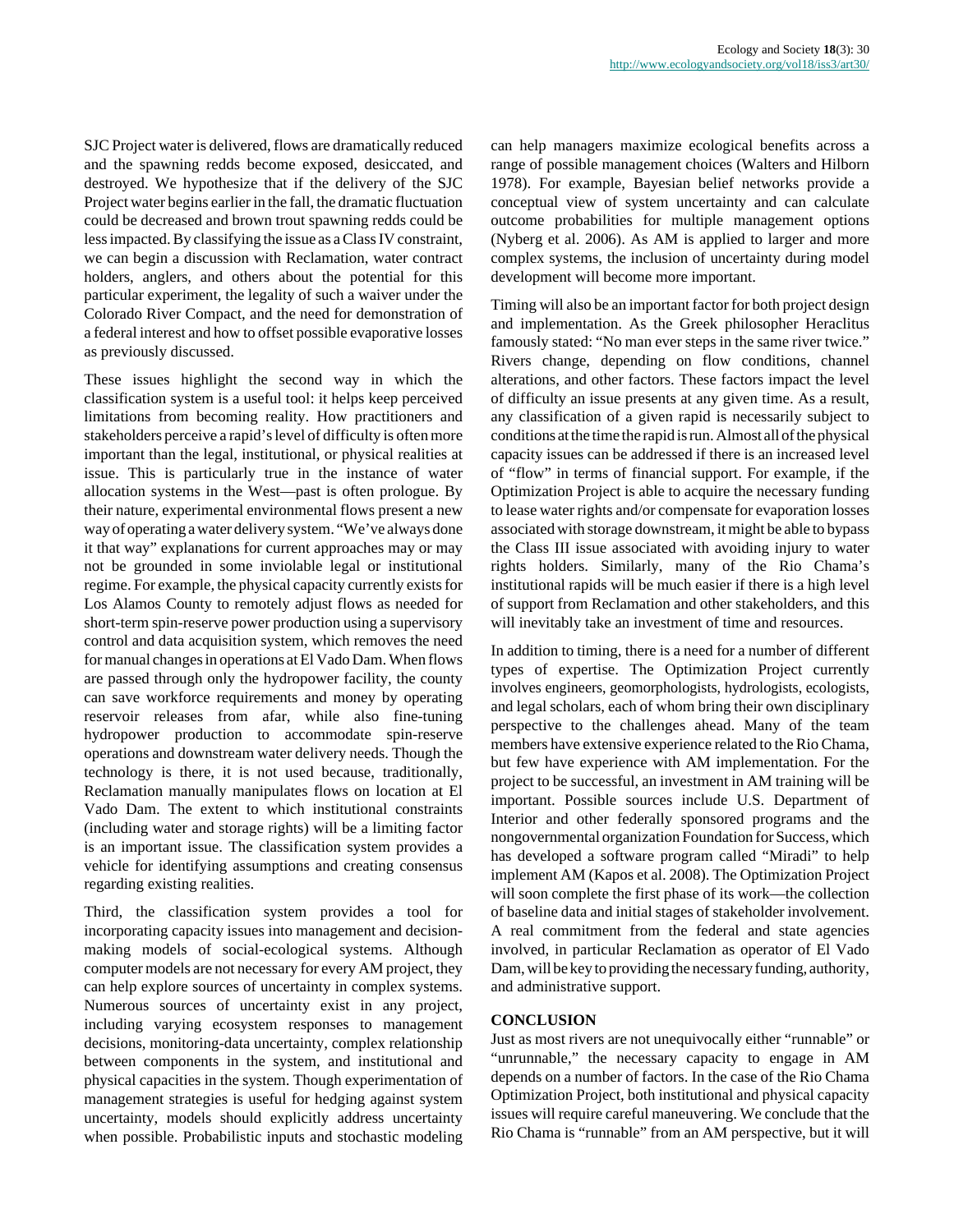not be easy. Even if the project works within the physical limitations of the system, there are several Class III and IV issues that will provide challenges. This reinforces the point that, as is the case with whitewater, AM is not for the faint of heart. Even Class III rapids can flip a boat and toss the occupants into a turbulent situation. AM has an advantage in this respect: it anticipates this possibility and turns "failures" into opportunities for learning.

An important next step will be the development of numerical modeling tools that have the ability to incorporate a nuanced perspective on issues related to physical and institutional capacity. In systems like the Rio Chama, water operation models are used to prescribe and account for reservoir operations. These models provide a valuable tool for testing the feasibility and forecasting the expected results of AM scenarios. The current deterministic modeling approaches can be enhanced by incorporating probabilistic techniques that mirror the classification system proposed here. While current conceptual modeling in an AM context builds in issues related to ecological uncertainties, the classification framework has the potential to allow inclusion of legal and institutional uncertainties as well. The development of probabilistic techniques for both the physical and institutional elements has the potential to make the conceptual modeling processes that form scenario-based hypotheses more accurate while advancing the AM project more efficiently and effectively.

Using the classification system to identify capacity issues early in the development of the AM process will help the Optimization Project to stay afloat. As any experienced river runner knows, scouting difficult rapids helps. So does learning from others, in particular using guidebooks like the U.S. Department of Interior technical and applications guides (Williams et al. 2009; Williams and Brown 2012). Our classification scheme provides an approach for questioning whether AM will work in a given situation by providing a way of thinking though the various capacity issues involved.

*Responses to this article can be read online at:* [http://www.ecologyandsociety.org/issues/responses.](http://www.ecologyandsociety.org/issues/responses.php/5707) [php/5707](http://www.ecologyandsociety.org/issues/responses.php/5707)

#### **Acknowledgments:**

*Thanks go to D. Llewellyn, M. Harvey, S. Harris, and the rest of the Rio Chama Optimization Team for their contributions, and to L. Morrison for editorial assistance. R. Morrison's work is supported by a fellowship from the Hydro Research Foundation.*

## **LITERATURE CITED**

Benson, M. H., and A. S. Garmestani. 2011. Embracing panarchy, building resilience and integrating adaptive management through a rebirth of the *National Environmental Policy Act*. *Journal of Environmental Management* 92:1420– 1427.

Flanagan, K. J., and A. I. Hass. 2008. The impact of full beneficial use of San Juan-Chama Project water by the City of Albuquerque on New Mexico's Rio Grande Compact obligations. *Natural Resources Journal* 48:371–405.

Kapos, V., A. Balmford, R. Aveling, P. Bubb, P. Carey, A. Entwistle, J. Hopkins, T. Mulliken, R. Safford, A. Stattersfield, M. Walpole, and A. Manica. 2008. Calibrating conservation: new tools for measuring success. *Conservation Letters* 1:155–164. [http://dx.doi.org/10.1111/j.1755-263X.2008.00025.](http://dx.doi.org/10.1111/j.1755-263X.2008.00025.x) [x](http://dx.doi.org/10.1111/j.1755-263X.2008.00025.x)

Nyberg, J. B., B. G. Marcot, and R. Sulyma. 2006. Using Bayesian belief networks in adaptive management. *Canadian Journal of Forest Research* 36:3104–3116. [http://dx.doi.](http://dx.doi.org/10.1139/x06-108) [org/10.1139/x06-108](http://dx.doi.org/10.1139/x06-108)

Olsson, P., L. H. Gunderson, S. R. Carpenter, P. Ryan, L. Lebel, C. Folke, and C. S. Holling. 2006. Shooting the rapids: navigating transitions to adaptive governance of socialecological systems. *Ecology and Society* 11(1):18. [online] URL:<http://www.ecologyandsociety.org/vol11/iss1/art18/>

Peterson, G. D., G. S. Cumming, and S. R. Carpenter. 2003. Scenario planning: a tool for conservation in an uncertain world. *Conservation Biology* 17:358–366. [http://dx.doi.](http://dx.doi.org/10.1046/j.1523-1739.2003.01491.x) [org/10.1046/j.1523-1739.2003.01491.x](http://dx.doi.org/10.1046/j.1523-1739.2003.01491.x)

Porzecanski, I., L. V. Saunders, and M. T. Brown. 2012. Adaptive management fitness of watersheds. *Ecology and Society* 17(3):29. [online] URL: [http://www.ecologyandsociety.](http://www.ecologyandsociety.org/vol17/iss3/art29/) [org/vol17/iss3/art29/](http://www.ecologyandsociety.org/vol17/iss3/art29/) <http://dx.doi.org/10.5751/ES-05061-170329>

Prato, T. 2003. Adaptive management of large rivers with special reference to the Missouri River. *Journal of the American Water Resources Association* 39:935–946. [http://dx.](http://dx.doi.org/10.1111/j.1752-1688.2003.tb04417.x) [doi.org/10.1111/j.1752-1688.2003.tb04417.x](http://dx.doi.org/10.1111/j.1752-1688.2003.tb04417.x)

Smith, C. B. 2011. Adaptive management on the central Platte River—science, engineering, and decision analysis to assist in the recovery of four species. *Journal of Environmental Management* 92:1414–1419. [http://dx.doi.org/10.1016/j.](http://dx.doi.org/10.1016/j.jenvman.2010.10.013) [jenvman.2010.10.013](http://dx.doi.org/10.1016/j.jenvman.2010.10.013)

Utton Transboundary Resource Center. 2012. *Water matters: background on selected water issues.* Albuquerque, New Mexico, USA.

Walters, C. J., and R. Hilborn. 1978. Ecological optimization and adaptive management. *Annual Review of Ecology and Systematics* 9:157–188. [http://dx.doi.org/10.1146/annurev.](http://dx.doi.org/10.1146/annurev.es.09.110178.001105) [es.09.110178.001105](http://dx.doi.org/10.1146/annurev.es.09.110178.001105)